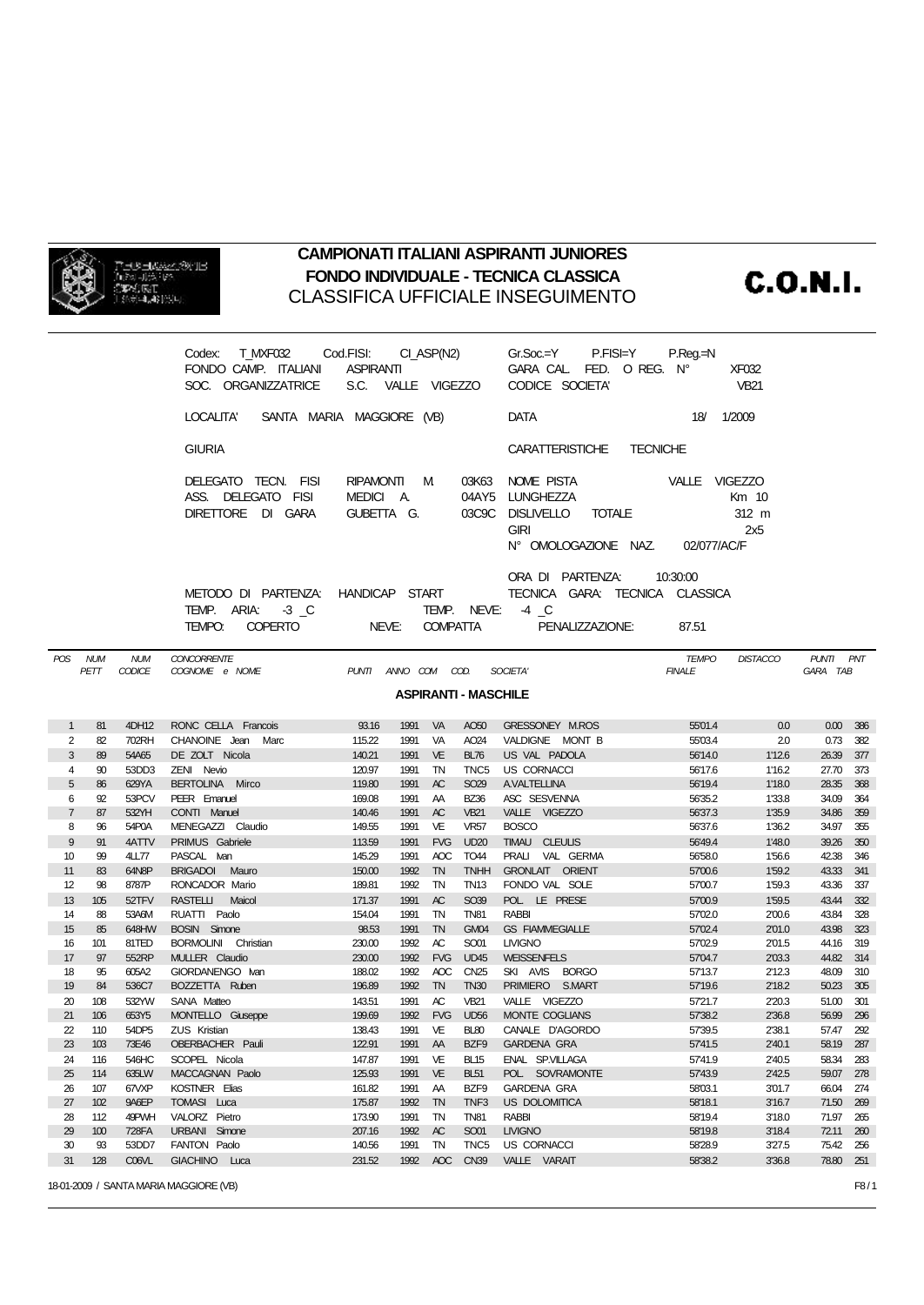| POS             | <b>NUM</b>     | <b>NUM</b>        | <b>CONCORRENTE</b>               |              |          |                 |                  |                             | <b>TEMPO</b>  | <b>DISTACCO</b> | <b>PUNTI</b> | <b>PNT</b>       |
|-----------------|----------------|-------------------|----------------------------------|--------------|----------|-----------------|------------------|-----------------------------|---------------|-----------------|--------------|------------------|
|                 | PETT           | <b>CODICE</b>     | COGNOME e NOME                   | <b>PUNTI</b> | ANNO COM |                 | COD.             | SOCIETA'                    | <b>FINALE</b> |                 | GARA TAB     |                  |
| 32              | 111            | 532YL             | CONTI Roger                      | 176.94       | 1991     | AC              | <b>VB21</b>      | VALLE VIGEZZO               | 58'39.2       | 3'37.8          | 79.17        | 247              |
| 33              | 127            | 532EH             | <b>VALCI</b><br>Diego            | 197.44       | 1992     | AC              | <b>VB16</b>      | <b>FORMAZZA</b>             | 58'39.3       | 3'37.9          | 79.20        | 242              |
| 34              | 120            | 1K7NY             | MULLER Marco                     | 135.98       | 1991     | <b>FVG</b>      | <b>UD45</b>      | <b>WEISSENFELS</b>          | 58'39.4       | 3'38.0          | 79.24        | 238              |
| 35              | 126            | 6497H             | <b>PASSERINI</b><br>Giordano     | 270.00       | 1992     | <b>TN</b>       | <b>TN27</b>      | <b>BRENTONICO</b>           | 58'48.2       | 3'46.8          | 82.44        | 233              |
| 36              | 136            | 80FCX             | <b>CARRARA Einar</b>             | 254.96       | 1992     | AC              | <b>BG15</b>      | <b>VALSERINA</b>            | 58'49.2       | 3'47.8          | 82.80        | 229              |
| 37              | 113            | 50W9R             | <b>GIOVINE</b><br>Dario          | 211.85       | 1992     | AOC             | <b>TO81</b>      | <b>VALCHISONE</b>           | 59'02.5       | 4'01.1          | 87.64        | 224              |
| 38              | 122            | 636CA             | QUINZ Mattia                     | 209.06       | 1992     | <b>FVG</b>      | <b>UD03</b>      | ASD CAMOSCI                 | 59'06.9       | 4'05.5          | 89.23        | 220              |
| 39              | 123            | 532H6             | <b>CHIOLINI</b><br>Giacomo       | 152.69       | 1991     | AC              | <b>VB21</b>      | VALLE VIGEZZO               | 59'21.2       | 4'19.8          | 94.43        | 215              |
| 40              | 130            | 90N5W             | <b>PELLEGRINO</b><br>Matteo      | 260.50       | 1992     | AOC             | <b>CN34</b>      | ENTRAQUE ALPI<br>M          | 59'31.4       | 4'30.0          | 98.14        | 211              |
| 41              | 124            | 53A77             | CAVALLAR Alex                    | 197.37       | 1991     | <b>TN</b>       | <b>TN81</b>      | <b>RABBI</b>                | 59'35.6       | 4'34.2          | 99.67        | 206              |
| 42              | 133            | 618NF             | GAMBERONI Alberto                | 238.57       | 1992     | AC              | <b>BG55</b>      | 13 CLUSONE                  | 59'39.4       | 4'38.0          | 101.05       | 202              |
| 43              | 121            | CA7YT             | SENONER Thomas                   | 227.76       | 1992     | AA              | BZF9             | <b>GARDENA GRA</b>          | 59'43.0       | 4'41.6          | 102.36       | 197              |
| 44              | 119            | 85VAY             | <b>GERARD Gael</b>               | 220.19       | 1992     | VA              | AO10             | <b>GRAN PARADISO</b>        | 59'43.2       | 4'41.8          | 102.43       | 193              |
| 45              | 118            | 86233             | <b>CHENTRE Nicholas</b>          | 185.28       | 1991     | VA              | AO61             | BIONAZ OYACE                | 59'48.0       | 4'46.6          | 104.17       | 189              |
| 46              | 135            | 9A281             | <b>ARMELLINI</b><br>Andrea       | 282.16       | 1992     | AC              | SO29             | <b>A.VALTELLINA</b>         | 5948.6        | 4'47.2          | 104.39       | 184              |
| 47              | 129            | <b>90N8V</b>      | <b>DEGIOVANNI</b><br>Luca        | 231.17       | 1992     | <b>AOC</b>      | <b>CN37</b>      | VALLE MAIRA                 | 59'52.9       | 4'51.5          | 105.96       | 180              |
| 48              | 109            | 6294P             | <b>SALVADORI</b><br>Luca         | 199.61       | 1991     | AC              | SO <sub>29</sub> | <b>A.VALTELLINA</b>         | 59'53.2       | 4'51.8          | 106.06       | 175              |
| 49              | 137            | 90PRP             | GIORDANETTO Fabio                | 230.00       | 1992     | AOC             | <b>CN34</b>      | ENTRAQUE ALPI<br>M          | 1:00'00.9     | 4'59.5          | 108.86       | 171              |
| 50              | 115            | C04HT             | EBERHOEFER Michael               | 208.05       | 1992     | AA              | <b>BZ36</b>      | ASC SESVENNA                | 1:00'11.2     | 5'09.8          | 112.61       | 166              |
| 51              | 117            | 5LMCT             | DEMATTEIS Giovanni               | 182.92       | 1991     | <b>AOC</b>      | <b>CN39</b>      | VALLE VARAIT                | 1:00'15.5     | 5'14.1          | 114.17       | 162              |
| 52              | 139            | 53DD5             | <b>GILMOZZI</b><br>Enrico        | 165.47       | 1991     | <b>TN</b>       | TNC <sub>5</sub> | <b>US CORNACCI</b>          | 1:00'21.8     | 5'20.4          | 116.46       | 157              |
| 53              | 134            | 64HF7             | CONTI Tiziano                    | 206.57       | 1991     | <b>TN</b>       | TNC <sub>5</sub> | <b>US CORNACCI</b>          | 1:00'21.9     | 5'20.5          | 116.50       | 153              |
| 54              | 125            | 62E79             | <b>BOSETTI</b><br>Luca           | 264.71       | 1992     | AC              | <b>VA23</b>      | NORD.VARESE                 | 1:00'44.9     | 5'43.5          | 124.86       | 148              |
| 55              | 131            | 74FVM             | <b>LOBBIA</b><br>Marco           | 228.01       | 1992     | <b>VE</b>       | V122             | US ASIAGO SCI               | 1:00'55.0     | 5'53.6          | 128.53       | 144              |
| 56              | 144            | A144M             | <b>BARBIERI</b><br>Stefano       | 238.33       | 1991     | VE              | <b>BL29</b>      | SKI COLLVENETO              | 1:01'00.1     | 5'58.7          | 130.38       | 139              |
| 57              | 142            | 54C3R             | <b>ANDRICH Manuel</b>            | 261.79       | 1992     | VE              | <b>BL68</b>      | VAL BIOIS                   | 1:01'03.6     | 6'02.2          | 131.65       | 135              |
| 58              | 132            | 52RAC             | ANDREOLA Riccardo                | 222.75       | 1991     | AC              | SO <sub>29</sub> | <b>A.VALTELLINA</b>         | 1:01'03.8     | 6'02.4          | 131.73       | 130              |
| 59              | 140            | 809X4             | <b>GOLLER</b> Stefan             | 248.59       | 1992     | AA              | BZE4             | ALTIP.<br><b>SCILIAR</b>    | 1:01'04.9     | 6'03.5          | 132.13       | 126              |
| 60              | 148            | 76MV6             | PAOLONE Roberto                  | 230.00       | 1992     | CAB             | AQ05             | OPI A.D.                    | 1:01'22.7     | 6'21.3          | 138.60       | 121              |
| 61              | 149            | 5369V             | <b>SALVADORI</b><br>Giandomenico | 333.38       | 1992     | <b>TN</b>       | <b>TN30</b>      | PRIMIERO S.MART             | 1:01'33.6     | 6'32.2          | 142.56       | 117              |
| 62              | 147            | 4LLVR             | FERRARI Giovanni                 | 166.25       | 1991     | CAE             | MO30             | SS FRASSINORO               | 1:01'35.6     | 6'34.2          | 143.28       | 112              |
| 63              | 146            | 6497M             | PINTER Amedeo                    | 257.94       | 1992     | <b>TN</b>       | <b>TN27</b>      | <b>BRENTONICO</b>           | 1:01'38.9     | 6'37.5          | 144.48       | 108              |
| 64              | 152            | 554XC             | <b>SILVERIO</b><br>Andrea        | 316.58       | 1992     | <b>FVG</b>      | <b>UD58</b>      | US ALDO MORO                | 1:02'12.2     | 7'10.8          | 156.59       | 103              |
| 65              | 153            | 5C7LF             | RIGONI Stefano                   | 230.00       | 1992     | VE              | <b>VI22</b>      | US ASIAGO SCI               | 1:02'22.5     | 7'21.1          | 160.33       | 99               |
| 66              | 156            | 85VAW             | <b>GERARD Day</b>                | 265.77       | 1992     | VA              | AO10             | <b>GRAN PARADISO</b>        | 1:02'26.4     | 7'25.0          | 161.75       | 94               |
| 67              | 138            | 4LNDN             | SPICA Daniele                    | 186.42       | 1991     | CAB             | AQ15             | PESCOCOSTANZO               | 1:02'29.8     | 7'28.4          | 162.99       | 90               |
| 68              | 151            | 636TX             | VALT Igor                        | 215.34       | 1992     | VE              | <b>BL68</b>      | VAL BIOIS                   | 1:02'41.4     | 7'40.0          | 167.20       | 85               |
| 69              | 150            | 706FX             | CHARBONNIER Riccardo             | 230.06       | 1991     | VA              | AO <sub>56</sub> | <b>FALLERE</b>              | 1:02'53.6     | 752.2           | 171.64       | 81               |
| 70              | 154            | 73RT9             | CAGNATI Antonio                  | 261.46       | 1992     | VE              | <b>BL71</b>      | <b>CORTINA</b>              | 1:02'59.3     | 7'57.9          | 173.71       | 76               |
| 71              | 145            | 648HP             | <b>BETTA</b> Matteo              | 263.58       | 1992     | <b>TN</b>       | <b>TN19</b>      | <b>USD CERMIS</b>           | 1:03'04.4     | 8'03.0          | 175.56       | 72               |
|                 | 155            | AAJEV             | ZULIAN<br>Patrick                | 363.91       | 1992     | VE              | <b>BL68</b>      | VAL BIOIS                   | 1:03'04.4     | 8'03.0          | 175.56       | 72               |
| 73              | 157            | 613PY             | <b>BERTASA Mattia</b>            | 276.67       | 1992     | AC              | <b>BG05</b>      | <b>LEFFE</b>                | 1:03'04.5     | 8'03.1          | 175.60       | 63               |
| 74              | 161            | 5CCY9             | PAGANIN Michele                  | 237.56       | 1992     | VE              | <b>BL29</b>      | SKI COLLVENETO              | 1:03'51.1     | 8'49.7          | 192.54       | 58               |
| 75              | 160            | 91RV3             | <b>REATO Nicola</b>              | 294.08       | 1992     | <b>VE</b>       | <b>BL51</b>      | POL.<br><b>SOVRAMONTE</b>   | 1:03'58.2     | 8'56.8          | 195.12       | 54               |
| 76              | 143            | 85VAN             | <b>ABRAM Didier</b>              | 230.00       | 1992     | VA              | AO10             | <b>GRAN PARADISO</b>        | 1:04'17.8     | 9'16.4          | 202.24       | 49               |
| $77\,$          | 158            | 62E7A             | <b>FERRARIO</b><br>Andrea        | 298.88       | 1992     | AC              | SO <sub>29</sub> | <b>A.VALTELLINA</b>         | 1:04'48.4     | 9'47.0          | 213.36       | 45               |
| 78              | 159            | 616N6             | <b>PIRLETTI</b><br>Nicola        | 252.09       | 1991     | AC              | <b>BG34</b>      | <b>RONCOBELLO</b>           | 1:04'56.3     | 9'54.9          | 216.24       | 40               |
| 79              | 169            | A10C8             | DALBON Davide                    | 279.39       | 1992     | <b>TN</b>       | TNF7             | <b>FIAVE'</b><br><b>ASD</b> | 1:05'22.2     | 10'20.8         | 225.65       | 36               |
| 80              | 167            | 705A8             | REGIS Christian                  | 284.05       | 1992     | VA              | AO <sub>50</sub> | GRESSONEY M.ROS             | 1:05'26.7     | 10'25.3         | 227.29       | 31               |
| 81              | 162            | 6497D             | <b>PILATI</b><br>Mattia          | 214.03       | 1991     | <b>TN</b>       | <b>TN27</b>      | <b>BRENTONICO</b>           | 1:05'38.4     | 10'37.0         | 231.54       | 27               |
| 82              | 168            | 73LWD             | MENEGHIN Fabio                   | 270.00       | 1992     | VE              | <b>BL29</b>      | SKI COLLVENETO              | 1:05'59.9     | 10'58.5         | 239.35       | $\boldsymbol{2}$ |
| 83              | 164            | 515M2             | MORELLI Andrea                   | 286.00       | 1992     | AC              | <b>BG57</b>      | <b>SCHILPARIO</b>           | 1:06'07.6     | 11'06.2         | 242.15       | 18               |
| 84              | 165            | CA6D <sub>9</sub> | <b>RINALDI</b><br>Federico       | 279.19       | 1991     | AC              | SO <sub>29</sub> | <b>A.VALTELLINA</b>         | 1:06'13.3     | 11'11.9         | 244.22       | 13               |
| 85              | 163            | 75MX2             | <b>ORLANDINI</b><br>Luca         | 230.00       | 1992     | CAE             | <b>MO37</b>      | FONDO PAVULLESE             | 1:0722.0      | 12'20.6         | 269.19       | 9                |
| 86              | 166            | 81WWR             | BERTOLINA Simone                 | 334.85       | 1992     | AC              | SO <sub>29</sub> | <b>AVALTELLINA</b>          | 1:08'17.3     | 13'15.9         | 289.30       | 4                |
|                 |                |                   |                                  |              |          |                 |                  |                             |               |                 |              |                  |
| <b>ISCRITTI</b> |                |                   | 91                               |              |          |                 |                  |                             |               |                 |              |                  |
|                 |                |                   |                                  |              |          |                 |                  |                             |               |                 |              |                  |
|                 | NON PARTITI    | ш,                | 1                                |              |          |                 |                  |                             |               |                 |              |                  |
|                 |                |                   |                                  |              |          |                 |                  |                             |               |                 |              |                  |
|                 | 171            | 91EXE             | <b>RICCIOLI</b><br>Giuseppe      | 230.00       | 1992     | <b>SIC</b>      | CT <sub>19</sub> | US NICOLOSI                 |               |                 |              |                  |
|                 |                |                   |                                  |              |          |                 |                  |                             |               |                 |              |                  |
|                 | NON ARRIVATI   | $\sim$            | 4                                |              |          |                 |                  |                             |               |                 |              |                  |
|                 |                |                   |                                  |              |          |                 |                  |                             |               |                 |              |                  |
|                 | 94             | 53DD2             | MICH Riccardo                    | 120.81       | 1991     | <b>TN</b>       | TNC <sub>5</sub> | <b>US CORNACCI</b>          |               |                 |              |                  |
|                 | 1 <sub>0</sub> | <b>50NOF</b>      | ROGLINO Gabriele                 | 13307        | 1001     | $\sqrt{\Delta}$ | <b>AO50</b>      | GRESSONEY MROS              |               |                 |              |                  |